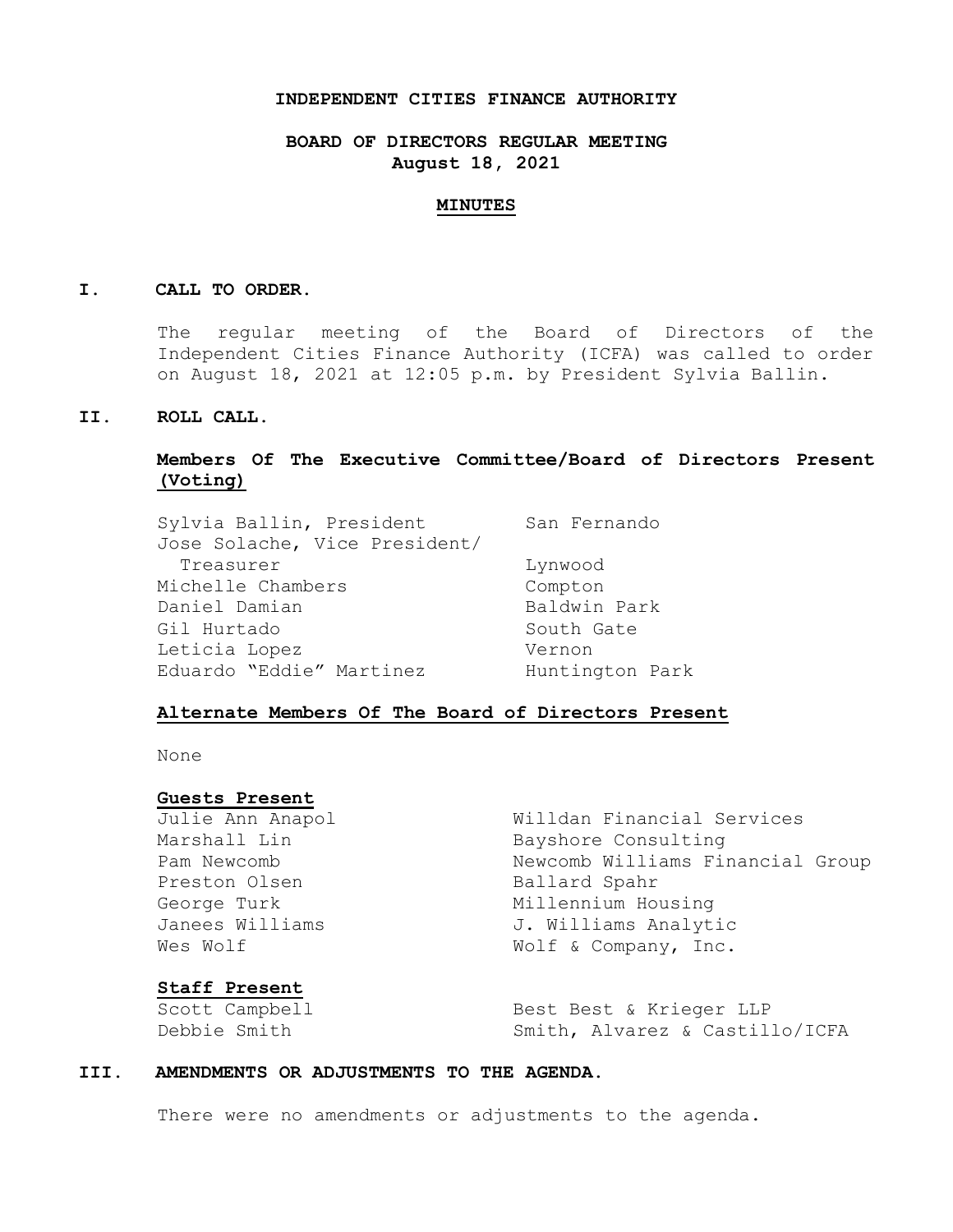### **IV. PUBLIC COMMENTS.**

There were no members of the public who wished to speak.

#### **V. NEW BUSINESS.**

## **A. APPROVAL OF THE MINUTES OF THE JULY 26, 2021 BOARD OF DIRECTORS MEETING.**

It was moved by Jose Solache, seconded by Gil Hurtado, and carried by the following roll call vote to approve the minutes of the July 26, 2021 Board of Directors meeting:

AYES: Sylvia Ballin (San Fernando), Michelle Chambers (Compton), Daniel Damian (Baldwin Park), Gil Hurtado (South Gate), Leticia Lopez (Vernon), Eduardo Martinez (Huntington Park), Jose Solache (Lynwood) NOES: None ABSTAIN: None

ABSENT: None

**B. APPROVAL OF THE REFINANCING OF A MANUFACTURED HOME COMMUNITY BY ICFA FOR MILLENNIUM HOUSING OF CALIFORNIA AND ITS AFFILIATES COACH OF SAN DIEGO, INC. AND MILLENNIUM HOUSING CORPORATION, LOCATED IN THE CITY OF CARPINTERIA, COUNTY OF SANTA BARBARA.**

Staff reported generally as follows:

The proposal is to finance the refunding of a manufactured home community in the City of Carpinteria located in the County of Santa Barbara (Vista de Santa Barbara Mobilehome Park), on behalf of Millennium Housing. Millennium originally purchased the park in September of 2013 through ICFA.

Staff noted that refinancing the park at this time will allow Millennium to take advantage of lower interest rates which will generate more reserves and cash flow for the park to allow for some improvements. Attendees were directed to the pages in the agenda packet that include the finance team, sources and uses, and photos of the park.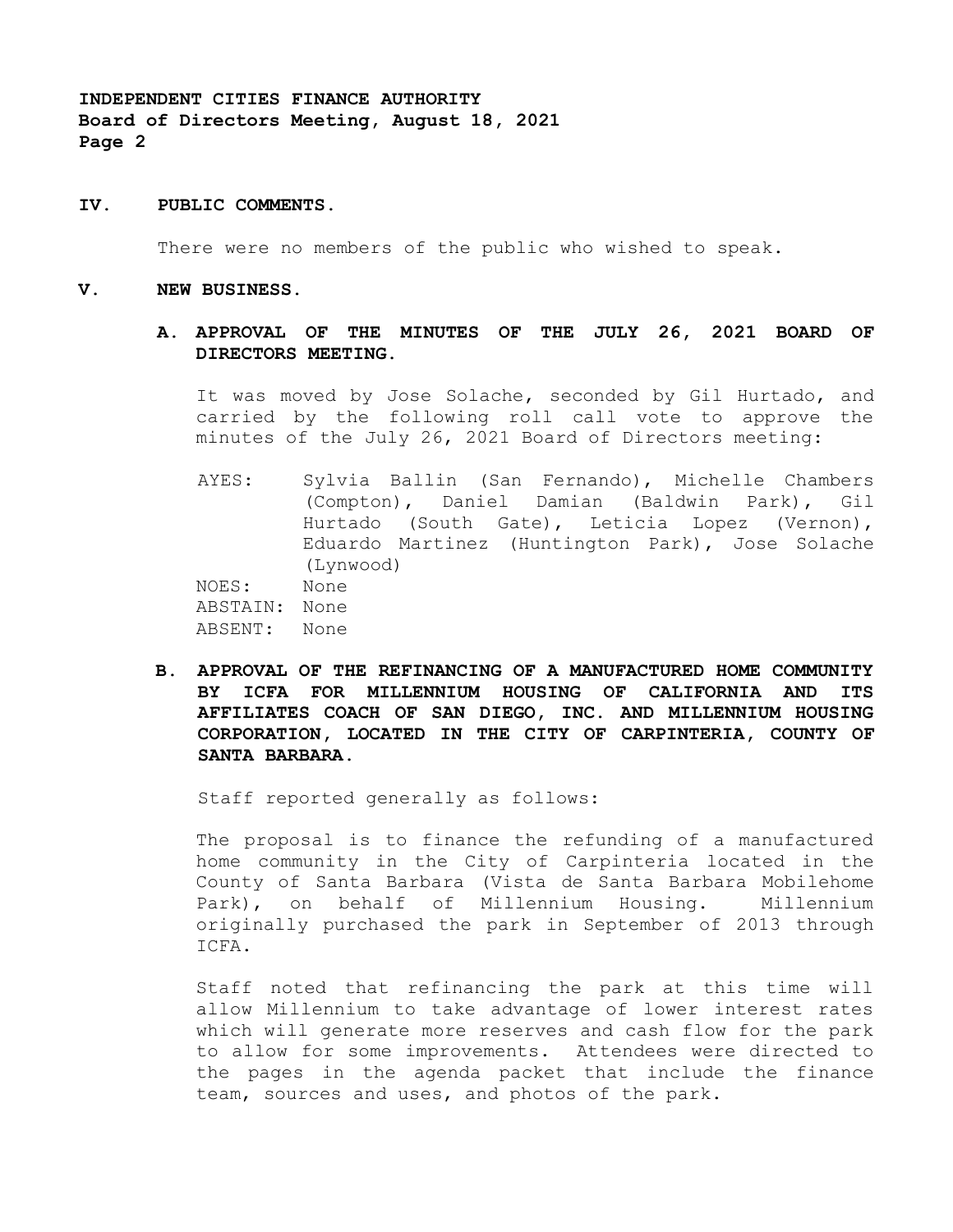George Turk of Millennium Housing provided a brief report on the park. He indicated that by refinancing the park, the loan from the City will be paid off and that more monies will be available for improvements in the park.

It was noted that the City of Carpinteria conducted a TEFRA hearing and approved the bond refinancing by ICFA at a City Council meeting held on August 9th.

In response to a question, Mr. Turk noted that Vista de Santa Barbara Mobilehome Park is the only affordable housing available in the area.

President Ballin thanked Millennium Housing for bringing this financing to the Authority and asked if there were any additional questions or comments. There were none.

It was moved by Gil Hurtado, seconded by Leticia Lopez, and unanimously carried by the following roll call vote to approve all aspects of the proposed financing for Vista de Santa Barbara Mobilehome Park on behalf of Millennium Housing:

AYES: Sylvia Ballin (San Fernando), Michelle Chambers (Compton), Daniel Damian (Baldwin Park), Gil Hurtado (South Gate), Leticia Lopez (Vernon), Eduardo Martinez (Huntington Park), Jose Solache (Lynwood) NOES: None

ABSTAIN: None ABSENT: None

**C. APPROVAL/ADOPTION OF RESOLUTION NO. 2021-4 (A RESOLUTION OF THE BOARD OF DIRECTORS/EXECUTIVE COMMITTEE OF THE INDEPENDENT CITIES FINANCE AUTHORITY AUTHORIZING THE ISSUANCE IN ONE OR MORE SERIES OF ITS NOT TO EXCEED \$16,500,000 AGGREGATE PRINCIPAL AMOUNT OF INDEPENDENT CITIES FINANCE AUTHORITY MOBILE HOME PARK REVENUE REFUNDING BONDS (VISTA DE SANTA BARBARA MOBILEHOME PARK) SERIES 2021A AND MOBILE HOME PARK SUBORDINATE REVENUE REFUNDING BONDS (VISTA DE SANTA BARBARA MOBILEHOME PARK) SERIES 2021B (FEDERALLY TAXABLE), AND APPROVING CERTAIN DOCUMENTS AND AUTHORIZING CERTAIN ACTIONS IN CONNECTION THEREWITH).**

Staff reported generally as follows: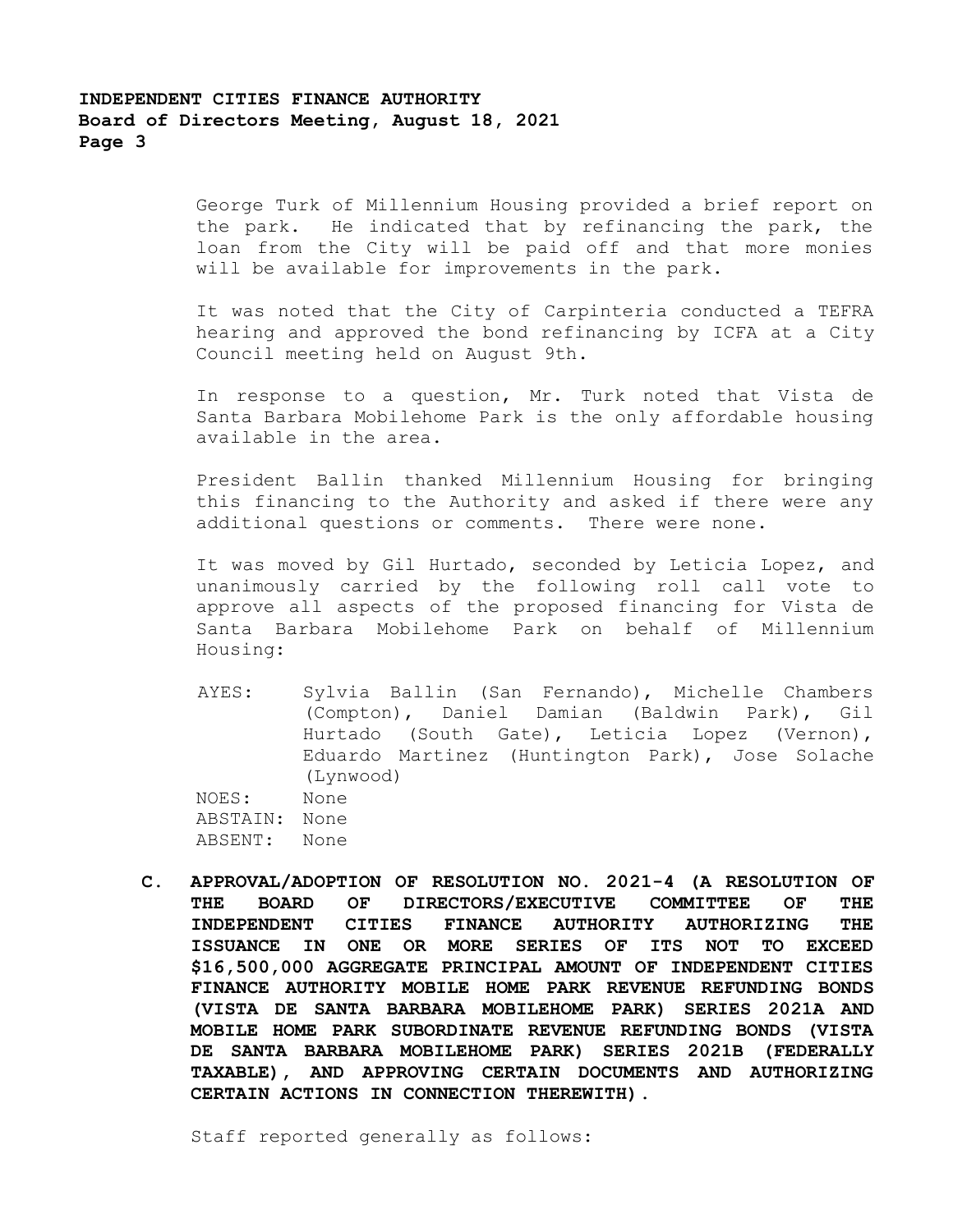Resolution 2021-4 is the ICFA document which formally authorizes the issuance and delivery of the bonds and authorizes the execution of the bond documents. The various bond documents facilitate the funding thereof.

It was noted that ICFA will receive a fee at closing equal to 20 basis points times the principal amount of the bonds issued. ICFA will thereafter receive an annual fee equal to 10 basis points on the outstanding principal of the bonds as long as the bonds are outstanding. The bonds are not an obligation of the Authority. They are payable solely from revenues from the park to repayment of the bonds. Generally, after issuance of the bonds, ICFA's responsibilities will be limited to reviewing reports provided by the Oversight Agent and Trustee.

President Ballin asked if there were any questions or comments. There were none.

It was moved by Gil Hurtado, seconded by Jose Solache Hurtado, and unanimously carried by the following roll call vote to approve/adopt Resolution 2021-4 approving the bond issuance and the various agreements and documents relating thereto, and to authorize President Ballin and staff to execute all necessary documents relating thereto:

AYES: Sylvia Ballin (San Fernando), Michelle Chambers (Compton), Daniel Damian (Baldwin Park), Gil Hurtado (South Gate), Leticia Lopez (Vernon), Eduardo Martinez (Huntington Park), Jose Solache (Lynwood) NOES: None ABSTAIN: None ABSENT: None

## **D. APPROVAL OF FINANCIAL ACCOUNTING FOR THE PERIOD JULY 1, 2021 TO JULY 31, 2021.**

Staff referred those present to page 10 of the agenda packet and provided a report on the receipts and expenditures for the period July 1, 2021 through July 31, 2021.

President Ballin asked if there were any comments or questions. There were none.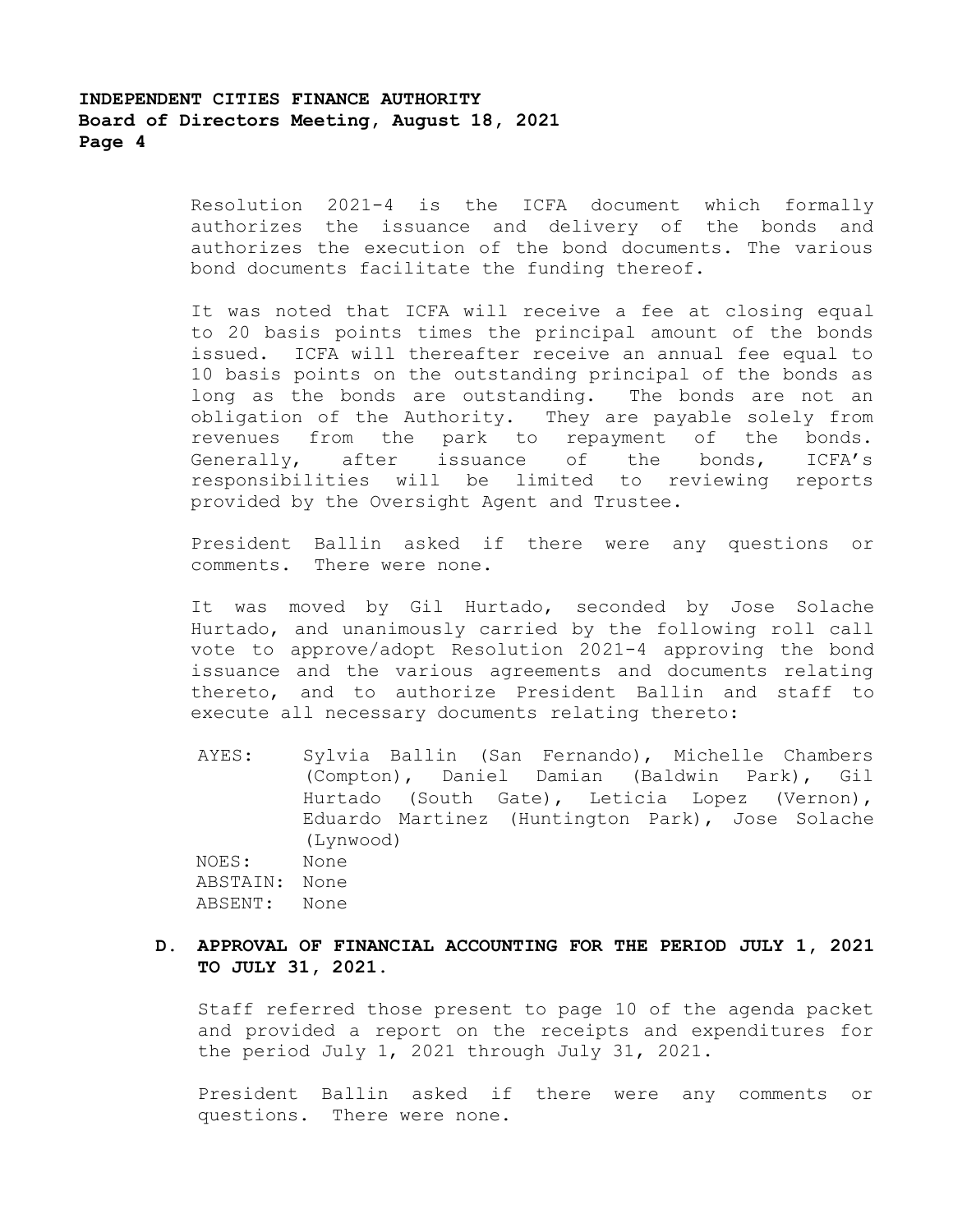It was moved by Jose Solache, seconded by Gil Hurtado, and unanimously carried by the following roll call vote to approve the financial accounting for the period July 1, 2021 to July 31, 2021:

AYES: Sylvia Ballin (San Fernando), Michelle Chambers (Compton), Daniel Damian (Baldwin Park), Gil Hurtado (South Gate), Leticia Lopez (Vernon), Eduardo Martinez (Huntington Park), Jose Solache (Lynwood) NOES: None ABSTAIN: None ABSENT: None

#### **VI. COMMENTS FROM BOARD MEMBERS.**

There were no comments from Board Members.

### **VII. COMMENTS FROM STAFF.**

Staff provided a report on AB 861 (Bennett) which would prohibit a mobilehome park owner from leasing rental homes unless homeowners are also allowed to rent their homes. It was noted that, through the combined efforts of Best Best & Krieger's Sacramento lobbyist (Syrus Devers), as well as Scott Campbell, Suzanne Taylor, George Turk, Preston Olsen, and Wes Wolf, it appears that the bill will include an exemption which would exempt mobilehome parks that are owned and operated by nonprofits for the purpose of improving or preserving affordable housing for very low, low or moderate income households that have a regulatory restriction, or 2) by a government agency as part of its affordable housing program.

In addition Julie Ann Anopol of Willdan Financial Services provided an update on ICFA's Local Return Street Improvement Program.

Also, Marshall Lin of Bayshore Consulting Group provided an update on the ICFA Workforce Housing and Financing Program.